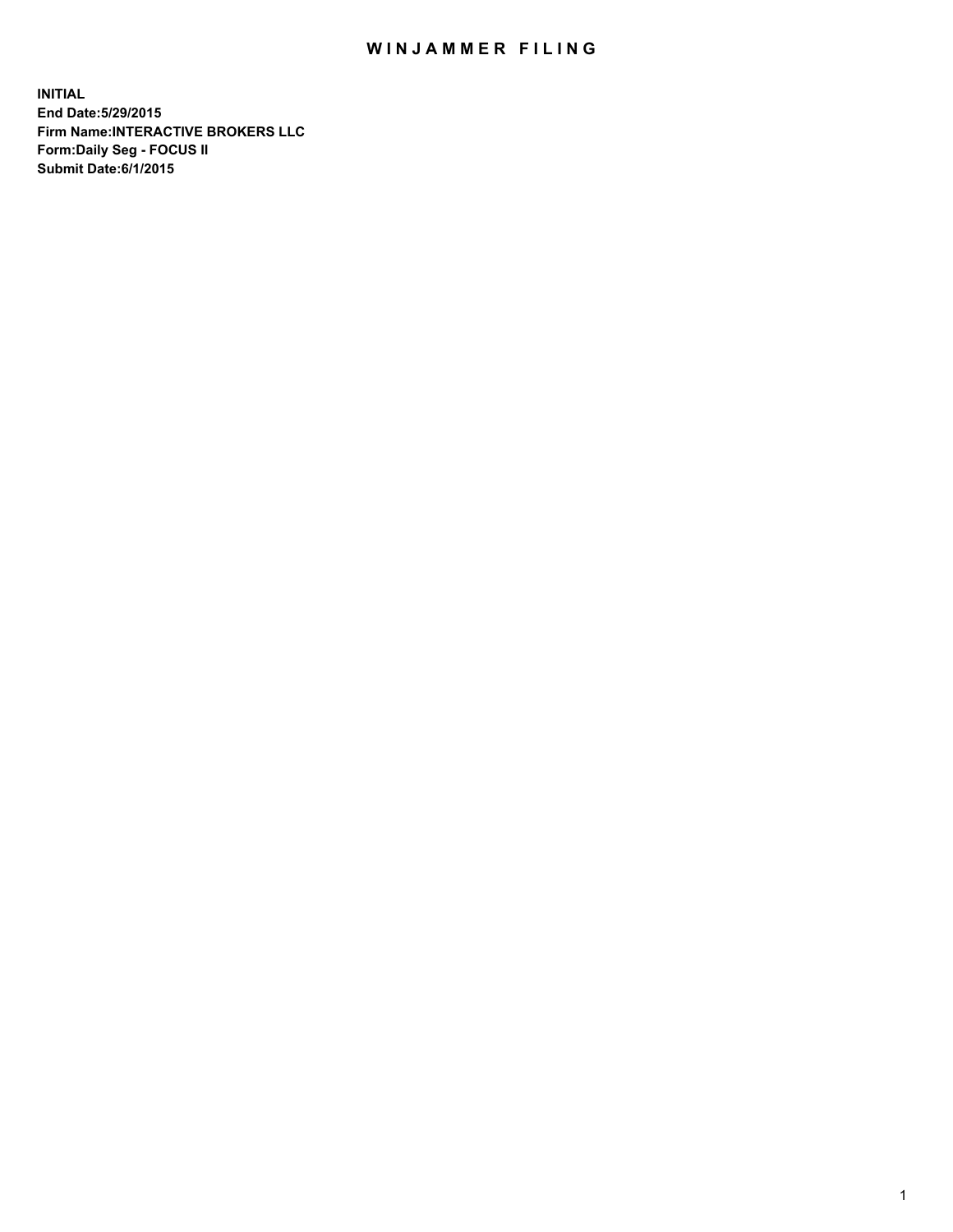## **INITIAL End Date:5/29/2015 Firm Name:INTERACTIVE BROKERS LLC Form:Daily Seg - FOCUS II Submit Date:6/1/2015 Daily Segregation - Cover Page**

| Name of Company<br><b>Contact Name</b><br><b>Contact Phone Number</b><br><b>Contact Email Address</b>                                                                                                                                                                                                                          | <b>INTERACTIVE BROKERS LLC</b><br><b>Michael Ellman</b><br>203-422-8926<br>mellman@interactivebrokers.co<br>$m$ |
|--------------------------------------------------------------------------------------------------------------------------------------------------------------------------------------------------------------------------------------------------------------------------------------------------------------------------------|-----------------------------------------------------------------------------------------------------------------|
| FCM's Customer Segregated Funds Residual Interest Target (choose one):<br>a. Minimum dollar amount: ; or<br>b. Minimum percentage of customer segregated funds required:% ; or<br>c. Dollar amount range between: and; or<br>d. Percentage range of customer segregated funds required between:% and%.                         | $\overline{\mathbf{0}}$<br>0<br>155,000,000 245,000,000<br>0 <sub>0</sub>                                       |
| FCM's Customer Secured Amount Funds Residual Interest Target (choose one):<br>a. Minimum dollar amount: ; or<br>b. Minimum percentage of customer secured funds required:% ; or<br>c. Dollar amount range between: and; or<br>d. Percentage range of customer secured funds required between:% and%.                           | $\overline{\mathbf{0}}$<br>0<br>80,000,000 120,000,000<br>0 <sub>0</sub>                                        |
| FCM's Cleared Swaps Customer Collateral Residual Interest Target (choose one):<br>a. Minimum dollar amount: ; or<br>b. Minimum percentage of cleared swaps customer collateral required:% ; or<br>c. Dollar amount range between: and; or<br>d. Percentage range of cleared swaps customer collateral required between:% and%. | $\overline{\mathbf{0}}$<br>$\underline{\mathbf{0}}$<br>0 <sub>0</sub><br>0 <sub>0</sub>                         |
| Current ANC:on<br><b>Broker Dealer Minimum</b><br>Debit/Deficit - CustomersCurrent AmountGross Amount<br>Domestic Debit/Deficit<br>Foreign Debit/Deficit                                                                                                                                                                       | 2,577,490,943 29-MAY-2015<br>305,855,582<br>2,347,622<br>3,139,1530                                             |
| Debit/Deficit - Non CustomersCurrent AmountGross Amount<br>Domestic Debit/Deficit<br>Foreign Debit/Deficit<br>Proprietary Profit/Loss<br>Domestic Profit/Loss<br>Foreign Profit/Loss                                                                                                                                           | 0 <sub>0</sub><br>0 <sub>0</sub><br>$\overline{\mathbf{0}}$<br>$\overline{\mathbf{0}}$                          |
| Proprietary Open Trade Equity<br>Domestic OTE<br>Foreign OTE<br><b>SPAN</b><br><b>Customer SPAN Calculation</b>                                                                                                                                                                                                                | $\underline{\mathbf{0}}$<br><u>0</u><br>1,477,760,802                                                           |
| Non-Customer SPAN Calcualation<br><b>Proprietary Capital Charges</b><br>Minimum Dollar Amount Requirement<br>Other NFA Dollar Amount Requirement                                                                                                                                                                               | 25,382,942<br><u>0</u><br>20,000,000 [7465]<br>22,349,374 [7475]                                                |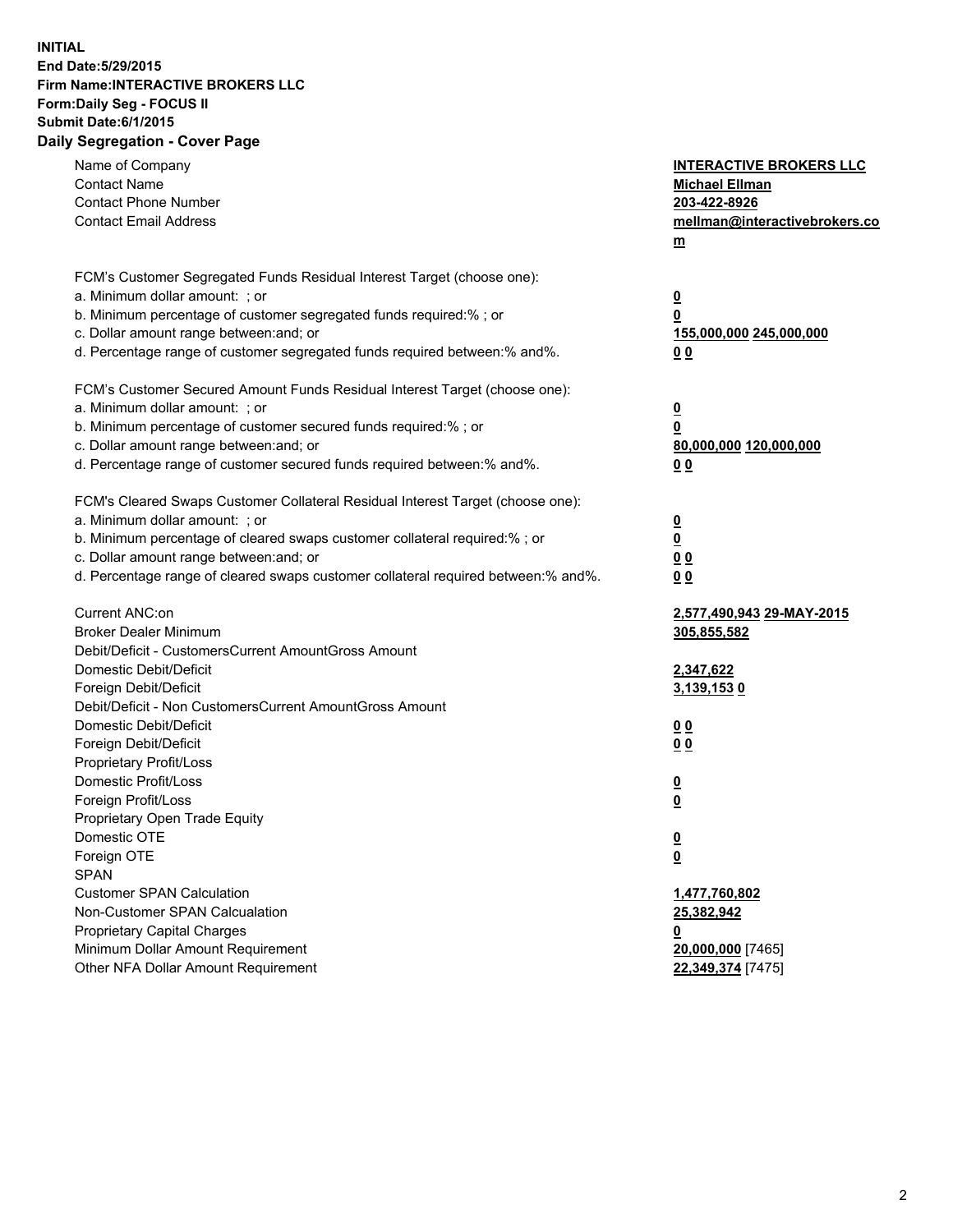## **INITIAL End Date:5/29/2015 Firm Name:INTERACTIVE BROKERS LLC Form:Daily Seg - FOCUS II Submit Date:6/1/2015 Daily Segregation - Secured Amounts**

|     | Foreign Futures and Foreign Options Secured Amounts                                                        |                                   |
|-----|------------------------------------------------------------------------------------------------------------|-----------------------------------|
|     | Amount required to be set aside pursuant to law, rule or regulation of a foreign                           | $0$ [7305]                        |
|     | government or a rule of a self-regulatory organization authorized thereunder                               |                                   |
| 1.  | Net ledger balance - Foreign Futures and Foreign Option Trading - All Customers                            |                                   |
|     | A. Cash                                                                                                    | 589,006,371 [7315]                |
|     | B. Securities (at market)                                                                                  | $0$ [7317]                        |
| 2.  | Net unrealized profit (loss) in open futures contracts traded on a foreign board of trade                  | -36,184,557 [7325]                |
| 3.  | Exchange traded options                                                                                    |                                   |
|     | a. Market value of open option contracts purchased on a foreign board of trade                             | <b>57,518</b> [7335]              |
|     | b. Market value of open contracts granted (sold) on a foreign board of trade                               | -62,489 [7337]                    |
| 4.  | Net equity (deficit) (add lines 1. 2. and 3.)                                                              | 552,816,843 [7345]                |
| 5.  | Account liquidating to a deficit and account with a debit balances - gross amount                          | 3,139,153 [7351]                  |
|     | Less: amount offset by customer owned securities                                                           | 0 [7352] 3,139,153 [7354]         |
| 6.  | Amount required to be set aside as the secured amount - Net Liquidating Equity                             | 555,955,996 [7355]                |
|     | Method (add lines 4 and 5)                                                                                 |                                   |
| 7.  | Greater of amount required to be set aside pursuant to foreign jurisdiction (above) or line                | 555,955,996 [7360]                |
|     | 6.                                                                                                         |                                   |
|     | FUNDS DEPOSITED IN SEPARATE REGULATION 30.7 ACCOUNTS                                                       |                                   |
| 1.  | Cash in banks                                                                                              |                                   |
|     | A. Banks located in the United States                                                                      | $Q$ [7500]                        |
|     | B. Other banks qualified under Regulation 30.7                                                             | 0 [7520] 0 [7530]                 |
| 2.  | Securities                                                                                                 |                                   |
|     | A. In safekeeping with banks located in the United States                                                  | 565,030,583 [7540]                |
|     | B. In safekeeping with other banks qualified under Regulation 30.7                                         | 0 [7560] 565,030,583 [7570]       |
| 3.  | Equities with registered futures commission merchants                                                      |                                   |
|     | A. Cash                                                                                                    | $0$ [7580]                        |
|     | <b>B.</b> Securities                                                                                       | $0$ [7590]                        |
|     | C. Unrealized gain (loss) on open futures contracts                                                        | $0$ [7600]                        |
|     | D. Value of long option contracts                                                                          | $0$ [7610]                        |
|     | E. Value of short option contracts                                                                         | 0 [7615] 0 [7620]                 |
| 4.  | Amounts held by clearing organizations of foreign boards of trade                                          |                                   |
|     | A. Cash                                                                                                    | $0$ [7640]                        |
|     | <b>B.</b> Securities                                                                                       | $0$ [7650]                        |
|     | C. Amount due to (from) clearing organization - daily variation                                            | $0$ [7660]                        |
|     | D. Value of long option contracts                                                                          | $0$ [7670]                        |
|     | E. Value of short option contracts                                                                         | 0 [7675] 0 [7680]                 |
| 5.  | Amounts held by members of foreign boards of trade                                                         |                                   |
|     | A. Cash                                                                                                    | 236,330,607 [7700]                |
|     | <b>B.</b> Securities                                                                                       | $0$ [7710]                        |
|     | C. Unrealized gain (loss) on open futures contracts                                                        | -48,084,897 [7720]                |
|     | D. Value of long option contracts                                                                          | 57,525 [7730]                     |
|     | E. Value of short option contracts                                                                         | -62,487 [7735] 188,240,748 [7740] |
| 6.  | Amounts with other depositories designated by a foreign board of trade                                     | $0$ [7760]                        |
| 7.  | Segregated funds on hand                                                                                   | $0$ [7765]                        |
| 8.  | Total funds in separate section 30.7 accounts                                                              | 753,271,331 [7770]                |
| 9.  | Excess (deficiency) Set Aside for Secured Amount (subtract line 7 Secured Statement<br>Page 1 from Line 8) | 197,315,335 [7380]                |
| 10. | Management Target Amount for Excess funds in separate section 30.7 accounts                                | 80,000,000 [7780]                 |
| 11. | Excess (deficiency) funds in separate 30.7 accounts over (under) Management Target                         | 117,315,335 [7785]                |
|     |                                                                                                            |                                   |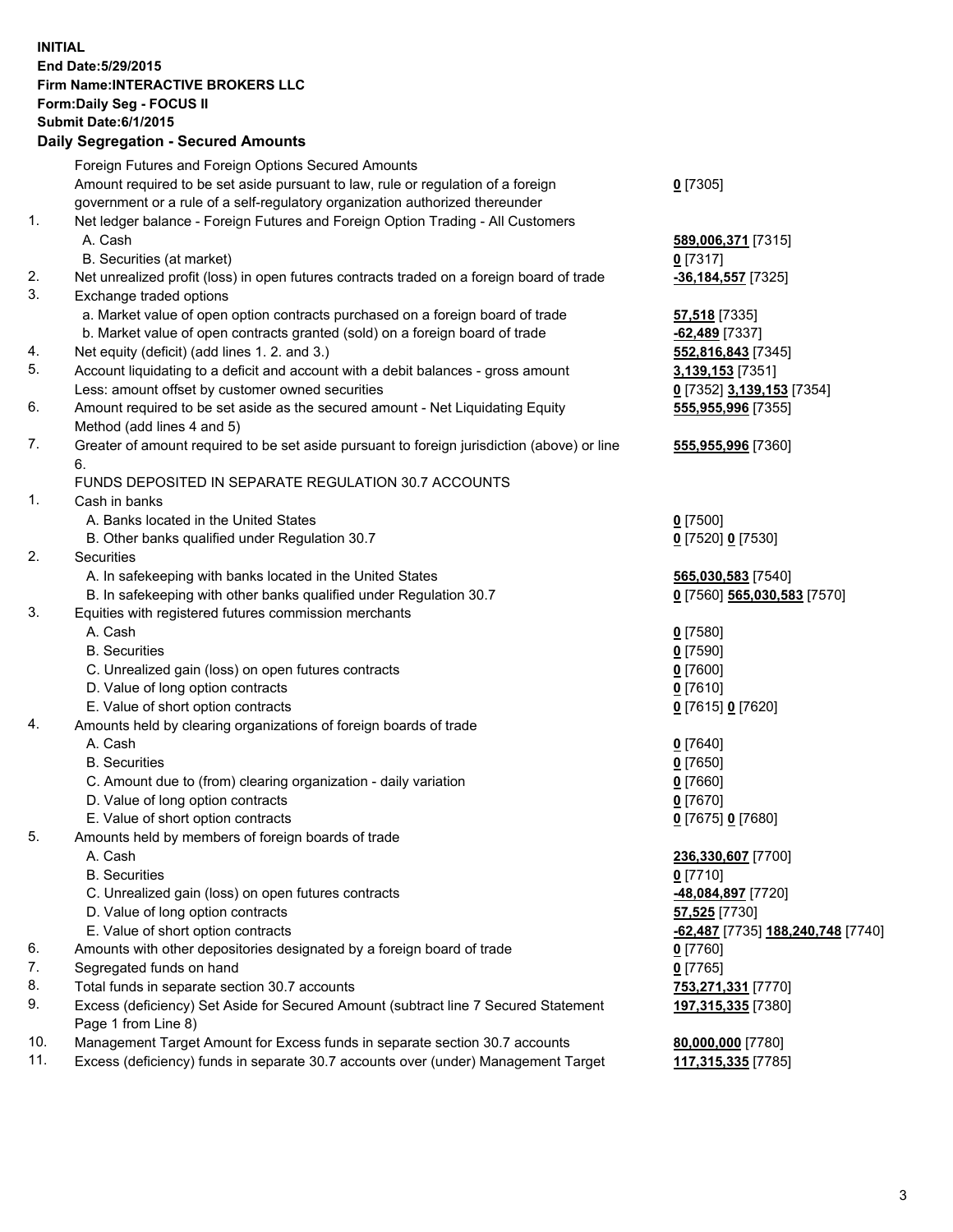**INITIAL End Date:5/29/2015 Firm Name:INTERACTIVE BROKERS LLC Form:Daily Seg - FOCUS II Submit Date:6/1/2015 Daily Segregation - Segregation Statement** SEGREGATION REQUIREMENTS(Section 4d(2) of the CEAct) 1. Net ledger balance A. Cash **2,677,393,301** [7010] B. Securities (at market) **0** [7020] 2. Net unrealized profit (loss) in open futures contracts traded on a contract market **-8,381,011** [7030] 3. Exchange traded options A. Add market value of open option contracts purchased on a contract market **135,438,742** [7032] B. Deduct market value of open option contracts granted (sold) on a contract market **-201,737,436** [7033] 4. Net equity (deficit) (add lines 1, 2 and 3) **2,602,713,596** [7040] 5. Accounts liquidating to a deficit and accounts with debit balances - gross amount **2,347,622** [7045] Less: amount offset by customer securities **0** [7047] **2,347,622** [7050] 6. Amount required to be segregated (add lines 4 and 5) **2,605,061,218** [7060] FUNDS IN SEGREGATED ACCOUNTS 7. Deposited in segregated funds bank accounts A. Cash **366,218,071** [7070] B. Securities representing investments of customers' funds (at market) **1,473,624,349** [7080] C. Securities held for particular customers or option customers in lieu of cash (at market) **0** [7090] 8. Margins on deposit with derivatives clearing organizations of contract markets A. Cash **17,582,264** [7100] B. Securities representing investments of customers' funds (at market) **113,304,944** [7110] C. Securities held for particular customers or option customers in lieu of cash (at market) **0** [7120] 9. Net settlement from (to) derivatives clearing organizations of contract markets **-1,213,764** [7130] 10. Exchange traded options A. Value of open long option contracts **3,124,926** [7132] B. Value of open short option contracts **-7,774,275** [7133] 11. Net equities with other FCMs A. Net liquidating equity **-36,331,233** [7140] B. Securities representing investments of customers' funds (at market) **883,197,268** [7160] C. Securities held for particular customers or option customers in lieu of cash (at market) **0** [7170] 12. Segregated funds on hand **0** [7150] 13. Total amount in segregation (add lines 7 through 12) **2,811,732,550** [7180] 14. Excess (deficiency) funds in segregation (subtract line 6 from line 13) **206,671,332** [7190] 15. Management Target Amount for Excess funds in segregation **155,000,000** [7194]

16. Excess (deficiency) funds in segregation over (under) Management Target Amount Excess

**51,671,332** [7198]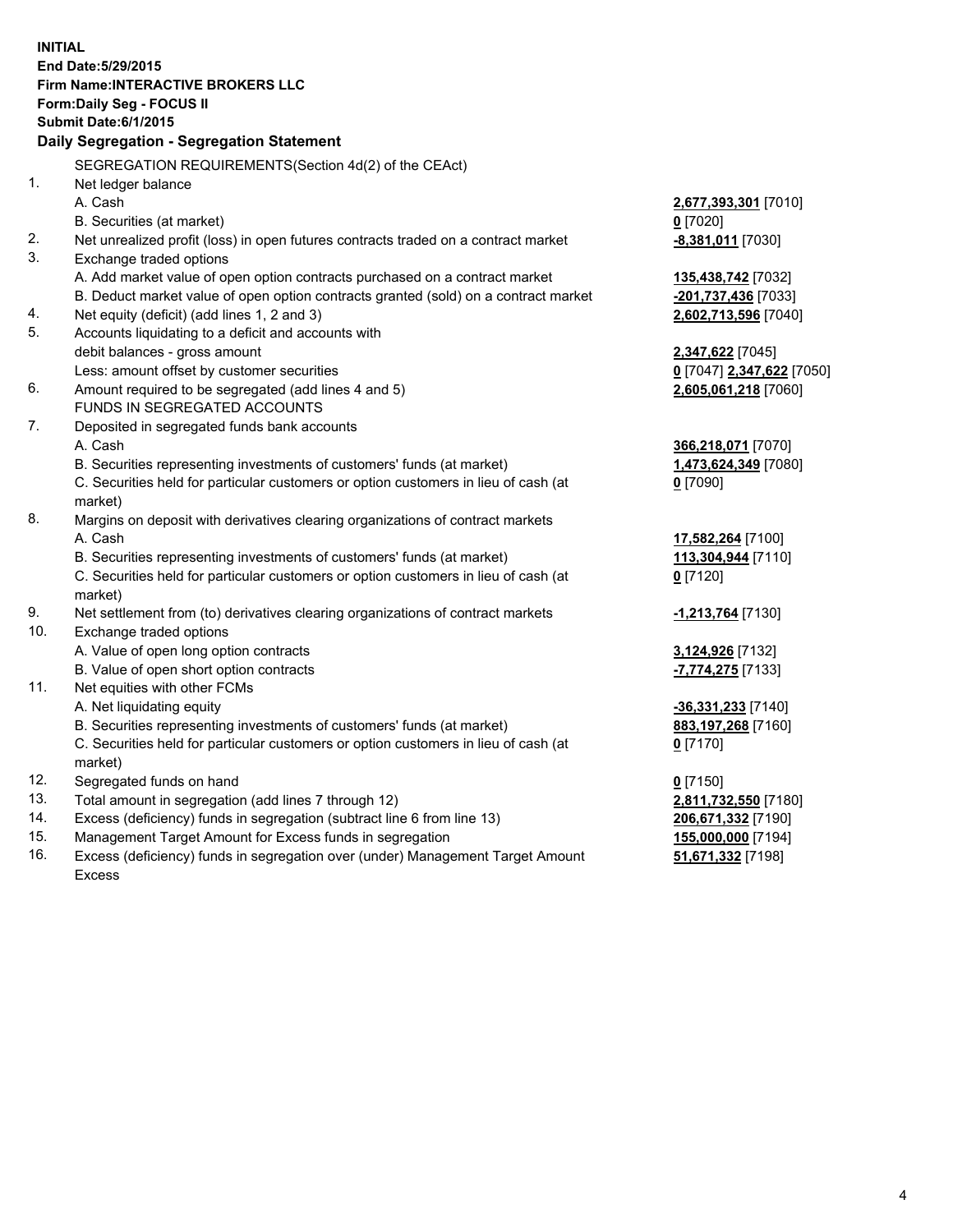## **INITIAL End Date:5/29/2015 Firm Name:INTERACTIVE BROKERS LLC Form:Daily Seg - FOCUS II Submit Date:6/1/2015 Daily Segregation - Supplemental**

| $\blacksquare$ | Total gross margin deficiencies - Segregated Funds Origin                                                                        | 100,944 [9100] |
|----------------|----------------------------------------------------------------------------------------------------------------------------------|----------------|
| $\sim$         | Total gross margin deficiencies - Secured Funds Origin                                                                           | 4,459 [9101]   |
| $\blacksquare$ | Total gross margin deficiencies - Cleared Swaps Customer Collateral Funds Origin                                                 | 0 [9102]       |
| $\blacksquare$ | Total gross margin deficiencies - Noncustomer and Proprietary Accounts Origin                                                    | $0$ [9103]     |
| $\blacksquare$ | Total number of accounts contributing to total gross margin deficiencies - Segregated<br>Funds Origin                            | 5 [9104]       |
| $\blacksquare$ | Total number of accounts contributing to total gross margin deficiencies - Secured<br>Funds Origin                               | 2 [9105]       |
| $\blacksquare$ | Total number of accounts contributing to the total gross margin deficiencies - Cleared<br>Swaps Customer Collateral Funds Origin | $0$ [9106]     |
| $\blacksquare$ | Total number of accounts contributing to the total gross margin deficiencies -<br>Noncustomer and Proprietary Accounts Origin    | $0$ [9107]     |
| $\blacksquare$ | Upload a copy of the firm's daily margin report the FCM uses to issue margin calls<br>which corresponds with the reporting date. |                |

05.29.2015 Commodity Margin Deficiency Report.xls